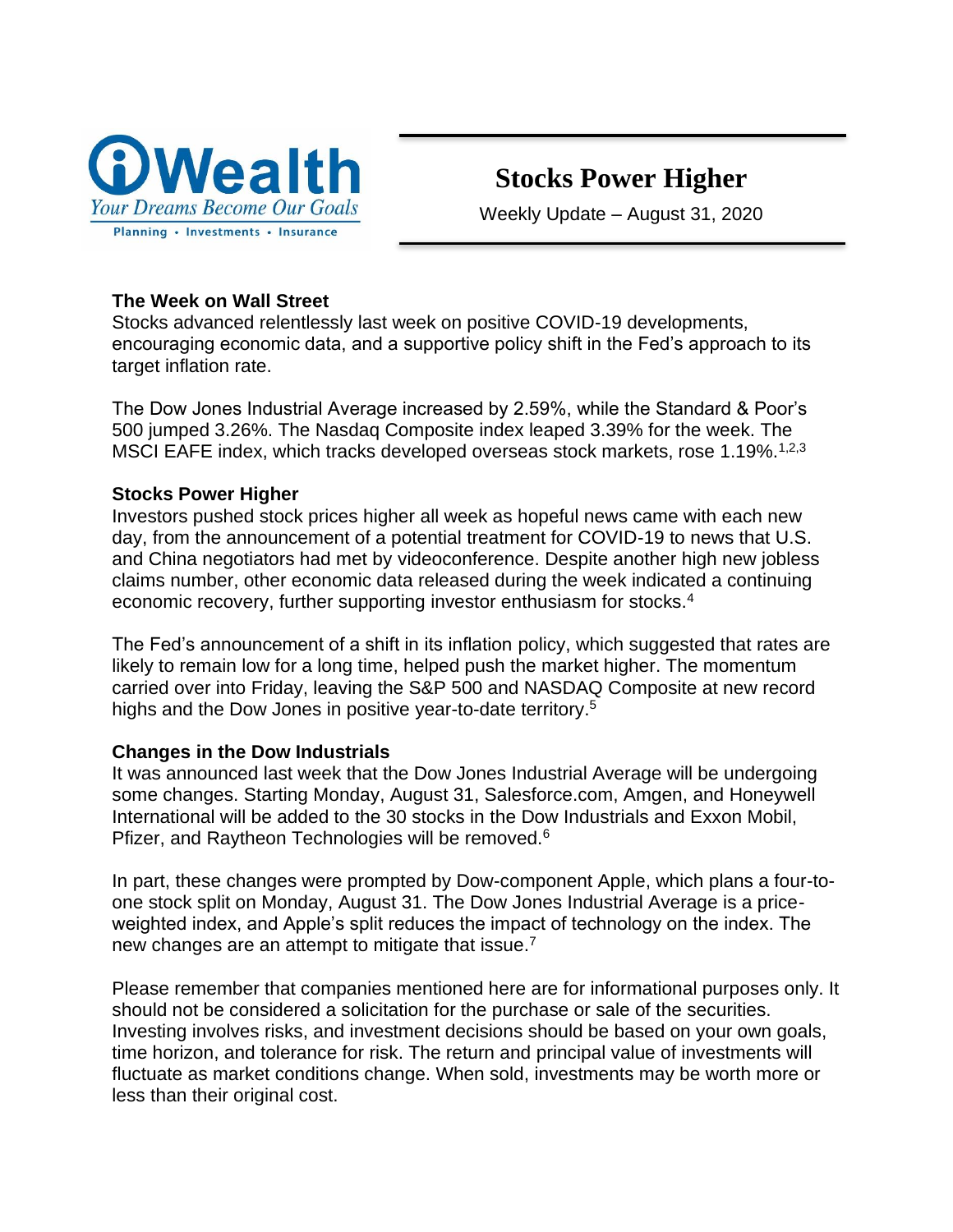### **THIS WEEK: KEY ECONOMIC DATA**

**Tuesday:** ISM (Institute of Supply Management) Manufacturing Index. **Wednesday:** ADP (Automated Data Processing) Employment Report. Factory Orders. **Thursday:** Jobless Claims. ISM (Institute of Supply Management) Services Index. **Friday:** Employment Situation Report.

#### Source: Econoday, August 28, 2020

The Econoday economic calendar lists upcoming U.S. economic data releases (including key economic indicators), Federal Reserve policy meetings, and speaking engagements of Federal Reserve officials. The content is developed from sources believed to be providing accurate information. The forecasts or forward-looking statements are based on assumptions and may not materialize. The forecasts also are subject to revision.

### **THIS WEEK: COMPANIES REPORTING EARNINGS**

**Monday:** Zoom Video (ZM) **Wednesday:** Macy's (M), Cloudera, Inc. (CLDR), Mongodb (MDB), Crowdstrike Holdings (CRWD) **Thursday:** Broadcom (AVGO), Docusign (DOCU)

#### Source: Zacks, August 28, 2020

Companies mentioned are for informational purposes only. It should not be considered a solicitation for the purchase or sale of the securities. Investing involves risks, and investment decisions should be based on your own goals, time horizon, and tolerance for risk. The return and principal value of investments will fluctuate as market conditions change. When sold, investments may be worth more or less than their original cost. Companies may reschedule when they report earnings without notice.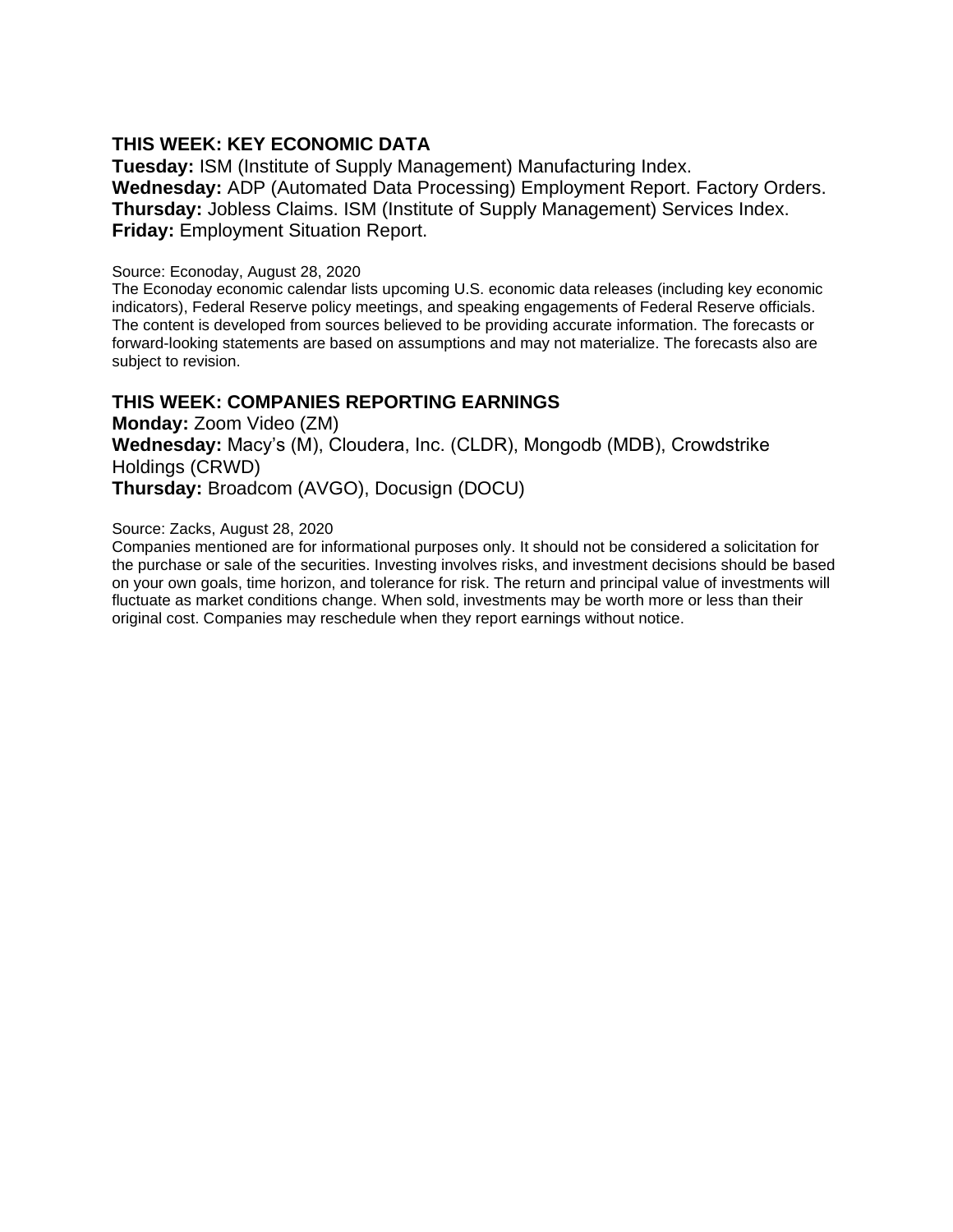| <b>Market Index</b> | <b>Close</b> | $ $ Week | Y-T-D     |
|---------------------|--------------|----------|-----------|
| <b>DJIA</b>         | 28,653.87    | $+2.59%$ | $+0.40%$  |
| <b>NASDAQ</b>       | 11,695.63    | $+3.39%$ | $+30.35%$ |
| <b>MSCI-EAFE</b>    | 1,902.25     | $+1.19%$ | $-6.61%$  |
| <b>S&amp;P 500</b>  | 3,508.01     | $+3.26%$ | $+8.58%$  |



|            | <b>Treasury</b> | <b>Close</b> | <b>Week</b> | $Y-T-D$ |
|------------|-----------------|--------------|-------------|---------|
| <u>est</u> | 10-Year Note    | 0.74%        | $+0.11%$    | -1.18%  |

Sources: The Wall Street Journal, August 28, 2020; Treasury.gov, August 28, 2020 Weekly performance for the Dow Jones Industrial Average, Standard & Poor's 500 Index, and NASDAQ Composite Index is measured from the close of trading on Friday, August 21, to Friday, August 28, close. Weekly performance for the MSCI-EAFE is measured from Friday, August 21, open to the Thursday, August 27, close. Weekly and year-to-date 10-year Treasury note yield are expressed in basis points.



*"The two most powerful warriors are patience and time."*

*– Leo Tolstoy*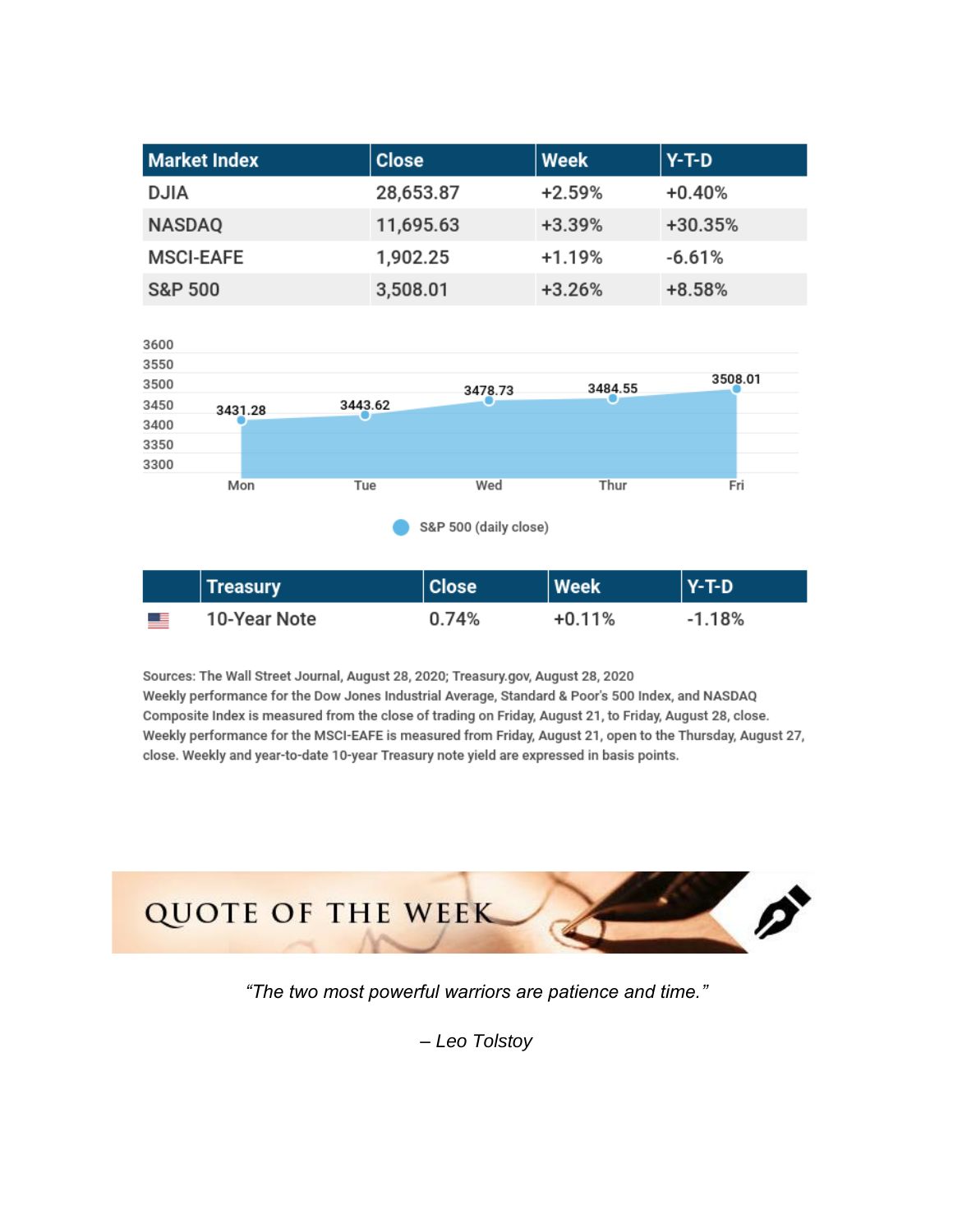

# **Sriracha Deviled Eggs**



## 12 servings

# **Ingredients:**

- ¼ cup sugar
- ¼ cup fresh ginger, grated
- $\bullet$   $\frac{1}{2}$  cup sake
- ¼ cup snipped chives
- 1 dozen eggs
- 1 tablespoon Sriracha
- ¼ cup mayonnaise
- Chinese five-spice powder (star anise, cinnamon, fennel, peppercorns, and cloves)
- 1/2 cup scallions, chopped
- 2 cups soy sauce
- 2 ¼ teaspoons wasabi paste

# **Directions:**

- 1. In a large saucepan, hard boil the eggs.
- 2. When the eggs are done, cool them under cold running water and peel them.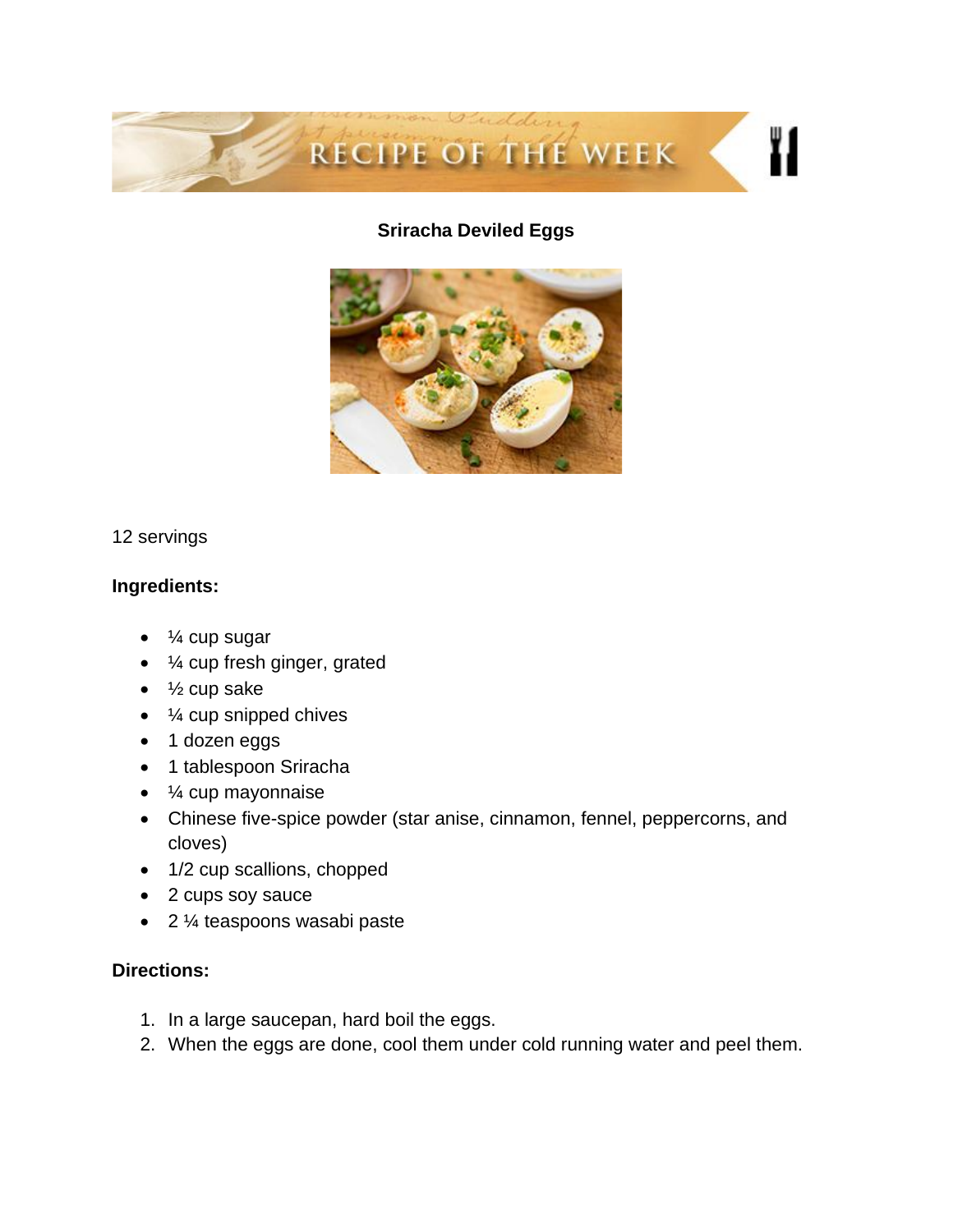- 3. In a medium saucepan, combine the soy sauce, sake, chopped scallions, sugar, and ginger. Add one cup of water and bring to a boil. Then, let the mixture cool completely.
- 4. Add the eggs to the soy sauce mixture, cover with plastic wrap, and refrigerate for at least 4 hours.
- 5. Drain the eggs and rinse lightly to remove anything on the eggs. Cut each egg in half lengthwise.
- 6. Gently pry out the yolks and transfer them into a medium bowl. Mash the yolks with a fork and mix in the mayo, Sriracha, wasabi, and half of the chives.
- 7. Transfer the mixture to a pastry bag with a star or plain tip and pipe the filling into the egg whites.
- 8. Sprinkle the eggs with the remaining chives and Chinese five-spice powder.

Recipe adapted from Food and Wine<sup>8</sup>



**Child Tax Credits: By the Numbers**

Here are some Child Tax Credit numbers to know from the website, IRS.gov. The numbers were updated in March 2020.

- **\$2,000:** The maximum amount of the child tax credit per qualifying child.
- **\$1,400:** The maximum amount of the child tax credit per qualifying child that can be refunded even if the taxpayer owes no tax.
- **\$500**: The maximum amount of the credit for other dependents for each qualifying dependent who isn't eligible to be claimed for the child tax credit. This can include dependents over the age of 16 and dependents who don't have the required Social Security Number.
- **\$400,000**: The amount of adjusted gross income for taxpayers who are married taxpayers filing a joint return before the credit is reduced.
- **\$200,000**: The amount of adjusted gross income for all other taxpayers before the credit is reduced.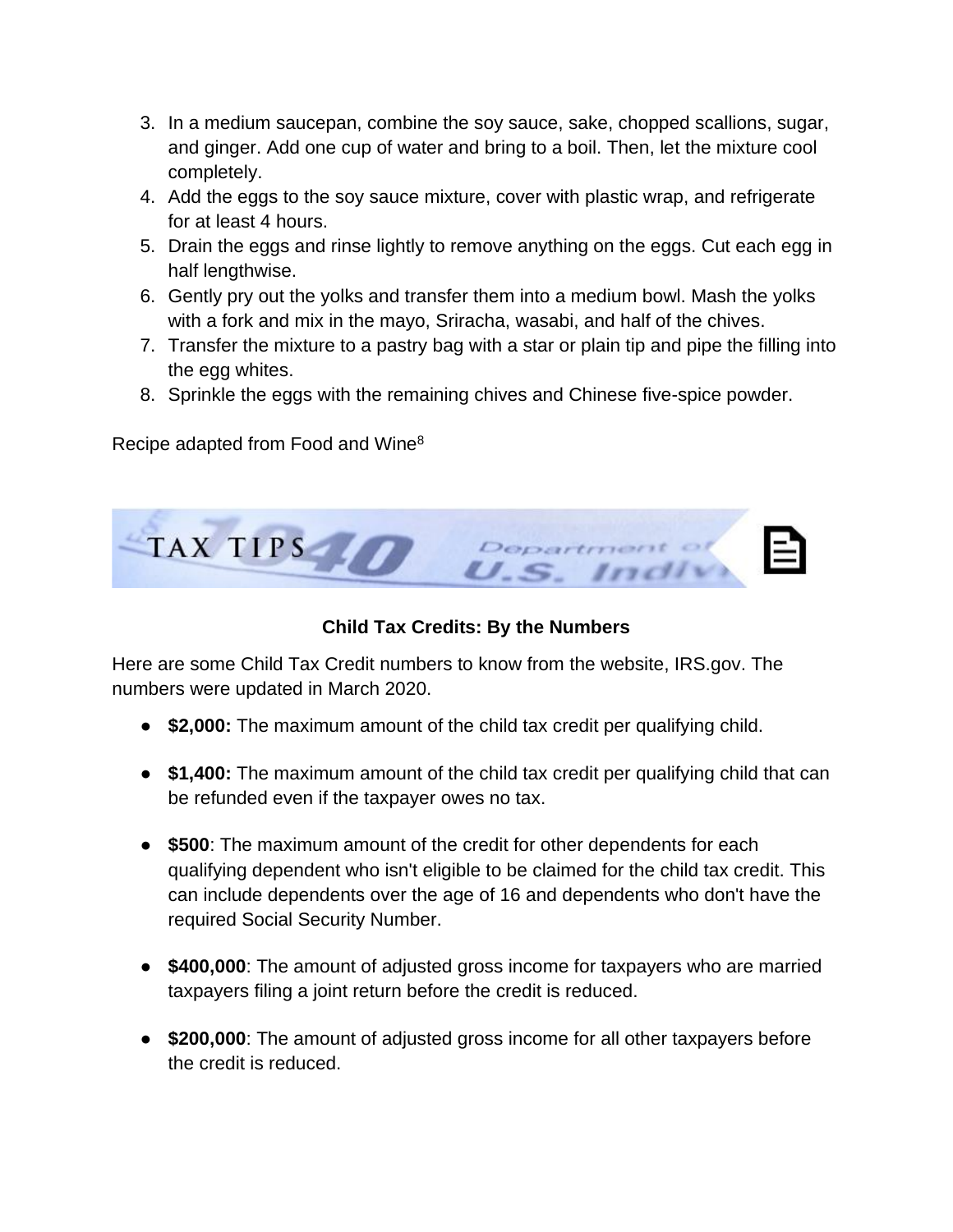\* This information is not intended to be a substitute for specific individualized tax advice. We suggest that you discuss your specific tax issues with a qualified tax professional.

Tip adapted from IRS.gov 9



**Types of Flex in Golf Shafts**

Flex in a golf shaft can impact everything from your shot's distance and accuracy to the trajectory of your ball. It's important to select the proper flex for your needs. There are five main flex ratings for golf clubs. Here's a summary of each of them:

- **Extra Stiff -** This flex rating is reserved for really long hitters because if you have too stiff of a shaft, you sacrifice loft and control.
- **Stiff -** Stiff shafts are made for golfers who consistently drive at least 250 yards. This flex rating is generally appropriate for mid to low handicaps, but make sure to have your clubhead speed measured before choosing a stiff shaft.
- **Regular -** Regular flex is good for high-handicap golfers who consistently drive between 230 - 250 yards. This is the most popular, and more forgiving, flex rating.
- **Senior -** The senior flex rating is made for golfers who have a slower swing and drive between 200 - 230 yards.
- **Ladies -** This is the softest of the flex ratings and perfect for women golfers who hit the ball less than 200 yards off the tee.

Tip adapted from Golfweek<sup>10</sup>



# **Don't Miss Out on This Delicious Superfood**

Matcha is a powerful superfood that's been cropping up in everything from teas and lattes to deserts and drinks. There's a lot to love about this earthy tea, including its potential health benefits.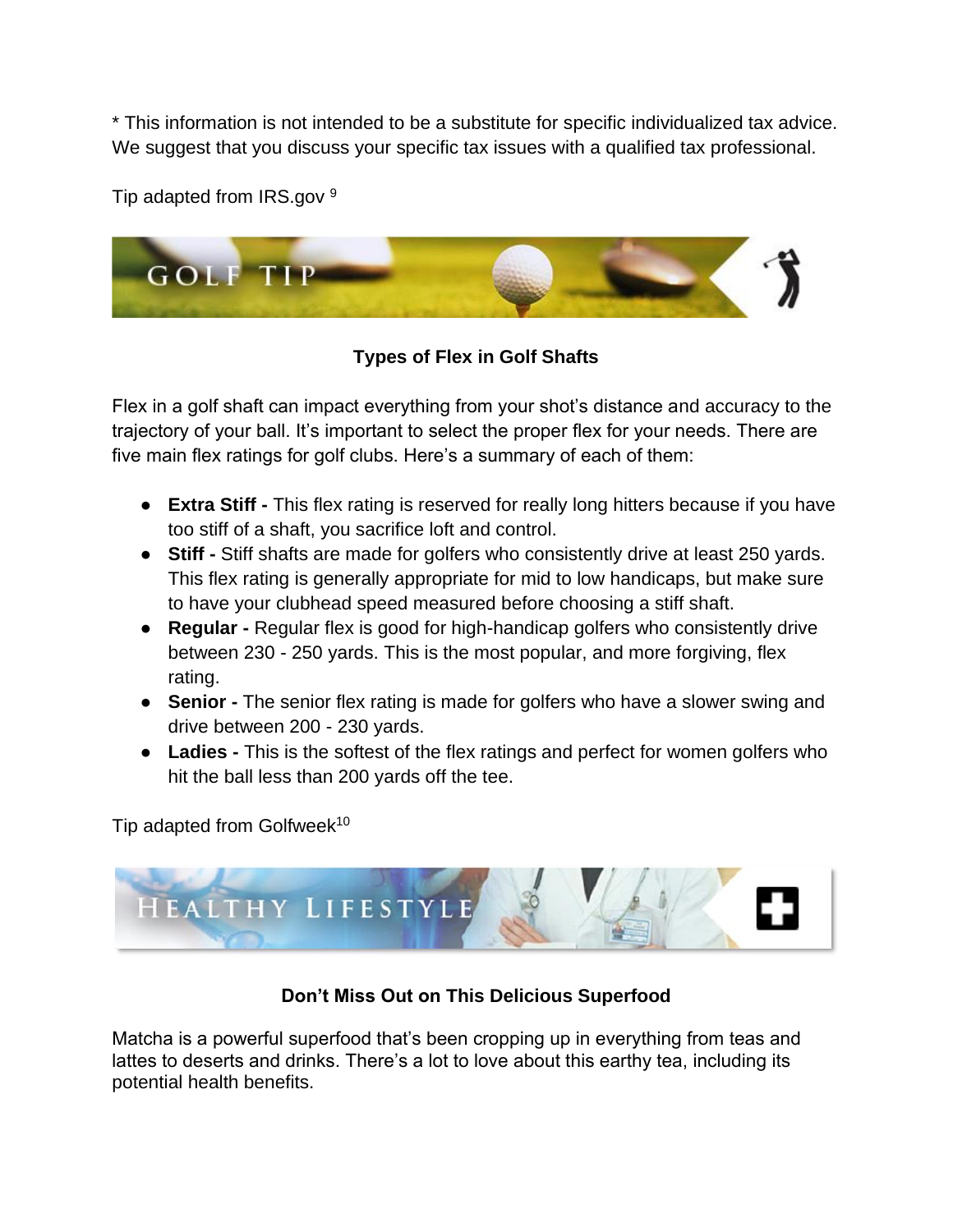Matcha is similar to green tea but is grown differently. It has high levels of chlorophyll, which gives it the distinct green hue we know and love. Studies show that matcha may be high in antioxidants, protect the liver, and boost brain function. It also has some caffeine, making it an alternative to coffee or soda. Plus, you don't even need to go to a fancy coffee shop to enjoy matcha at home. Simply mix 1-2 teaspoons of matcha powder (look for the all-natural versions at health food stores) with 3-4 ounces of water. You can enjoy matcha tea both iced and hot.

Tip adapted from Healthline<sup>11</sup>



**Protect the Bees**

Bees are really important to our ecosystem and unfortunately, today's pesticides can be dangerous to their habitats. But you can help through organizations like BEE Protective.

BEE Protective is a national public education effort that is dedicated to protecting honey bees and other pollinators. They make it easy to get involved by providing lots of resources and educational materials that you can share with your community. The organization's goal is to encourage cities, schools, and homeowners to adopt policies and practices that limit the use of harmful pesticides. It's easier than you might think to make a big difference for this environmentally-friendly cause.

Tip adapted from BeyondPesticides.org<sup>12</sup>

## *Share the Wealth of Knowledge!*

*Please share this market update with family, friends, or colleagues. We love being introduced!*

Securities and Advisory Services offered through LPL Financial, a Registered Investment Advisor. Member FINRA/SIPC.

Investing involves risk including the potential loss of principal. No investment strategy can guarantee a profit or protect against loss in periods of declining values.

Diversification does not guarantee profit nor is it guaranteed to protect assets.

International investing involves special risks such as currency fluctuation and political instability and may not be suitable for all investors.

The Standard & Poor's 500 (S&P 500) is an unmanaged group of securities considered to be representative of the stock market in general.

The Dow Jones Industrial Average is a price-weighted average of 30 significant stocks traded on the New York Stock Exchange and the NASDAQ. The DJIA was invented by Charles Dow back in 1896.